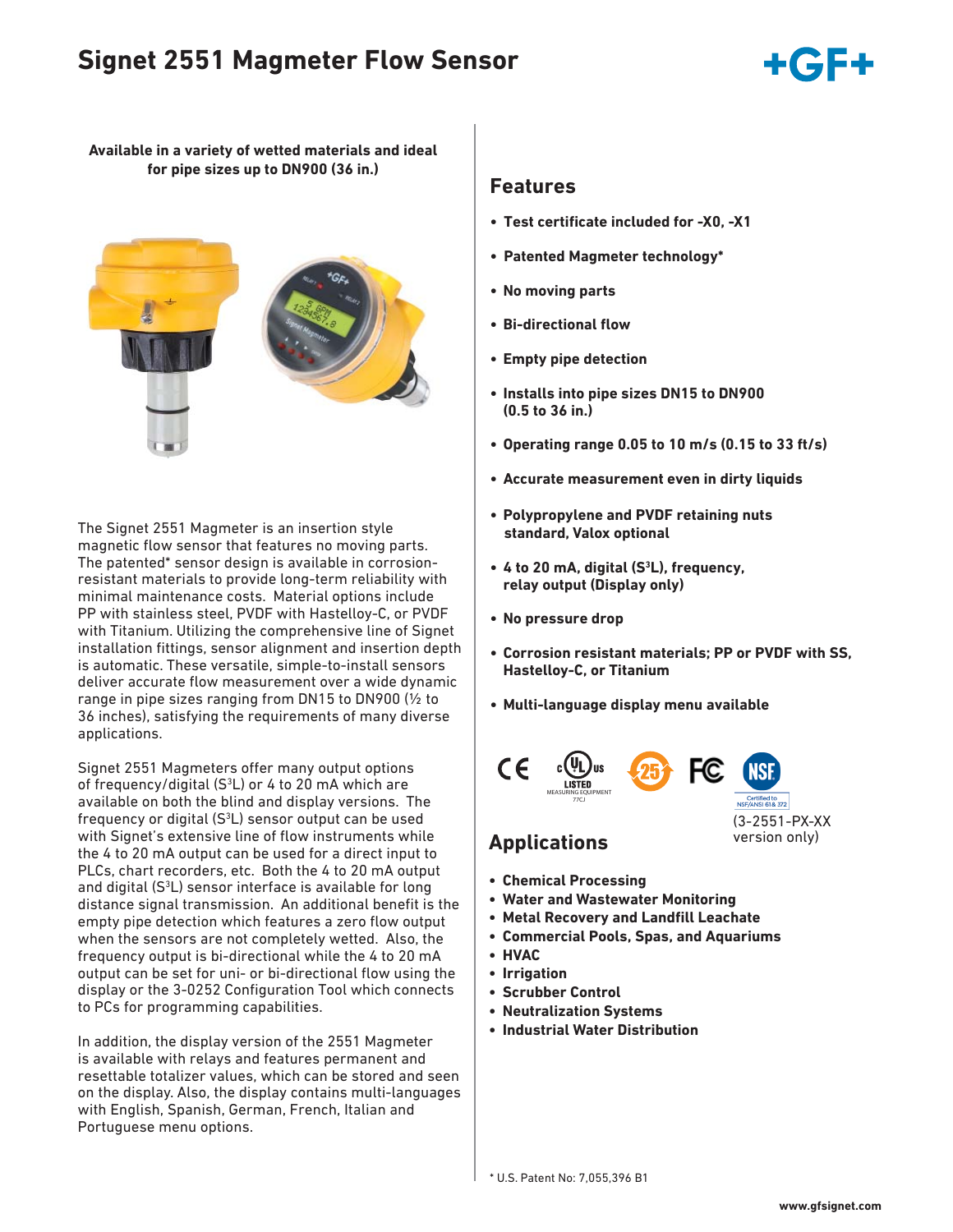## **Specifi cations**

#### **General** Operating Range  $0.05$  to 10 m/s  $0.15$  to 33 ft/s Pipe Size Range DN15 to DN900 1/2 in. to 36 in. Linearity  $\pm 1\%$  reading plus 0.1% of full scale Repeatability  $\pm 0.5\%$  of reading @ 25 °C (77 °F) Minimum Conductivity 20 μS/cm **Wetted Materials** Sensor Body/Electrodes and Grounding Ring -P0, -P1, -P2: PP/316L SS -T0, -T1, -T2: PVDF/Titanium -V0, -V1, -V2: PVDF/Hastelloy-C O-rings FKM (standard) EPR (EPDM), FFKM (optional) Case PBT Display Window Polyamide (transparent nylon) Protection Rating NEMA 4X/IP65 **Electrical** Power Requirements  $4$  to 20 mA 24 VDC ±10%, regulated, 22.1 mA max. Frequency 5 to 24 VDC ±10%, regulated, 15 mA max. Digital (S<sup>3</sup>L) L) 5 to 6.5 VDC, 15 mA max. Auxiliary (only required for units with relays) 9 to 24 VDC, 0.4 A max. Reverse Polarity and Short Circuit Protected Current Output 4 to 20 mA Loop Accuracy 32 μA max. error (25 °C @ 24 VDC) Isolation Low voltage < 48 VAC/DC from electrodes and auxiliary power Maximum Cable 300 m (1000 ft) Error condition 22.1 mA Max. Loop Resistance 300 Ω Compatible with PLC, PC or similar equipment 4 to 20 mA load needed Frequency Output Output Modes Freq., or Mirror Relay (display version only) Max. Pull-up Voltage | 30 VDC Max. Current Sink 50 mA, current limited Maximum Cable 300 m (1000 ft) Compatible with Signet Model 8550, 8900, 9900, 9900-1BC, 9950 Digital (S<sup>3</sup>L) Output Serial ASCII, TTL level 9600 bps Compatible with Model Signet 8900 controller, 9900, 9950, 0486 Profibus Concentrator **Relay Specifications** #1, #2 Type Mechanical SPDT Rating 5 A @ 30 VDC max., 5 A @ 250 VDC max. #3 Type Solid State 50 mA @ 30 VDC, 50 mA @ 42 VAC Hysteresis User adjustable for exiting alarm condition Alarm On Trigger Delay Adjustable (0 to 9999.9 sec.) Relay Modes **Off, Low, High, Window, and Proportional Pulse** Relay Source Flow Rate, Resettable Totalizer Error Condition Selectable; Fail Open or Closed **Display** Characters 2 x 16 Contrast User-set in four levels Backlighting (only on relay versions) Requires external 9-24 VDC, 0.4 mA max. **Max. Temperature/Pressure Rating** Storage Temperature  $-20$  °C to 70 °C  $-4$  °F to 158 °F Relative Humidity **No. 2018** 2018 10 to 95% (non-condensing) Operating Temperature  $\begin{array}{r} \text{Ambient} \\ \text{Ambient} \end{array}$  -10 °C to 70 °C 14 °F to 158 °F Media  $\begin{array}{c|c} \vert & 0 \text{°C to 85 °C} \end{array}$  32 °F to 185 °F Maximum Operating Pressure 10.3 bar @ 25 °C 150 psi @ 77 °F 1.4 bar @ 85 °C 20 psi @ 185 °F **Shipping Weight** 0.680 kg 1.50 lb **Standards and Approvals** CE, FCC, UL, CUL, NSF (3-2551-PX-XX version only) RoHS compliant, China RoHS NEMA 4X / IP65 Enclosure (with cap installed) Manufactured under ISO 9001 for Quality and ISO 14001 for Environmental Management and OHSAS 18001 for Occupational Health and Safety

See Temperature and Pressure graphs for more information.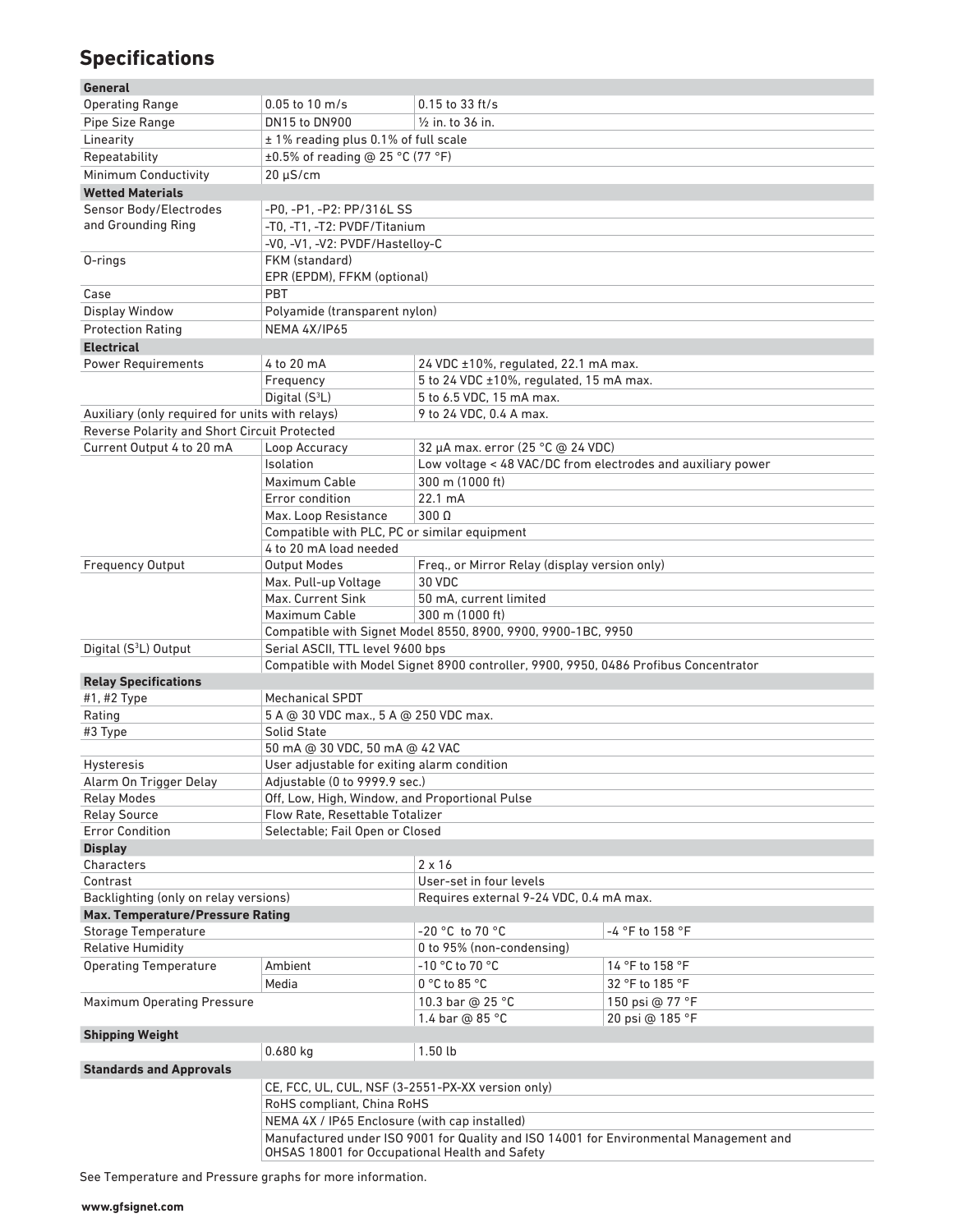### **Dimensions**

**Blind version Display version**

| <b>Pipe Range</b> |                            |  |  |  |
|-------------------|----------------------------|--|--|--|
| 1/2 to 4 in.      | $-X0 = 58$ mm $(2.3$ in.)  |  |  |  |
| 5 to 8 in.        | $-X1 = 91$ mm $(3.6$ in.)  |  |  |  |
| 10 to 36 in.      | $-X2 = 167$ mm $(6.6$ in.) |  |  |  |
|                   |                            |  |  |  |

X = Sensor Body P, T, or V







## **Temperature/Pressure Graphs**

#### **Note:**

The pressure/temperature graphs are specifically for the Signet sensor. During system design the specifications of all components must be considered. In the case of a metal piping system, a plastic sensor will reduce the system specification. When using a PVDF sensor in a PVC piping system, the fitting will reduce the system specification.

#### **Application Tips**

- Note minimum process liquid conductivity requirement is 20 μs/cm
- Install sensor using standard Signet installation fittings for best results.
- Sensor is capable of retrofitting into existing 515 and 2536 fittings.



**Please refer to Wiring, Installation, and Accessories sections for more information.**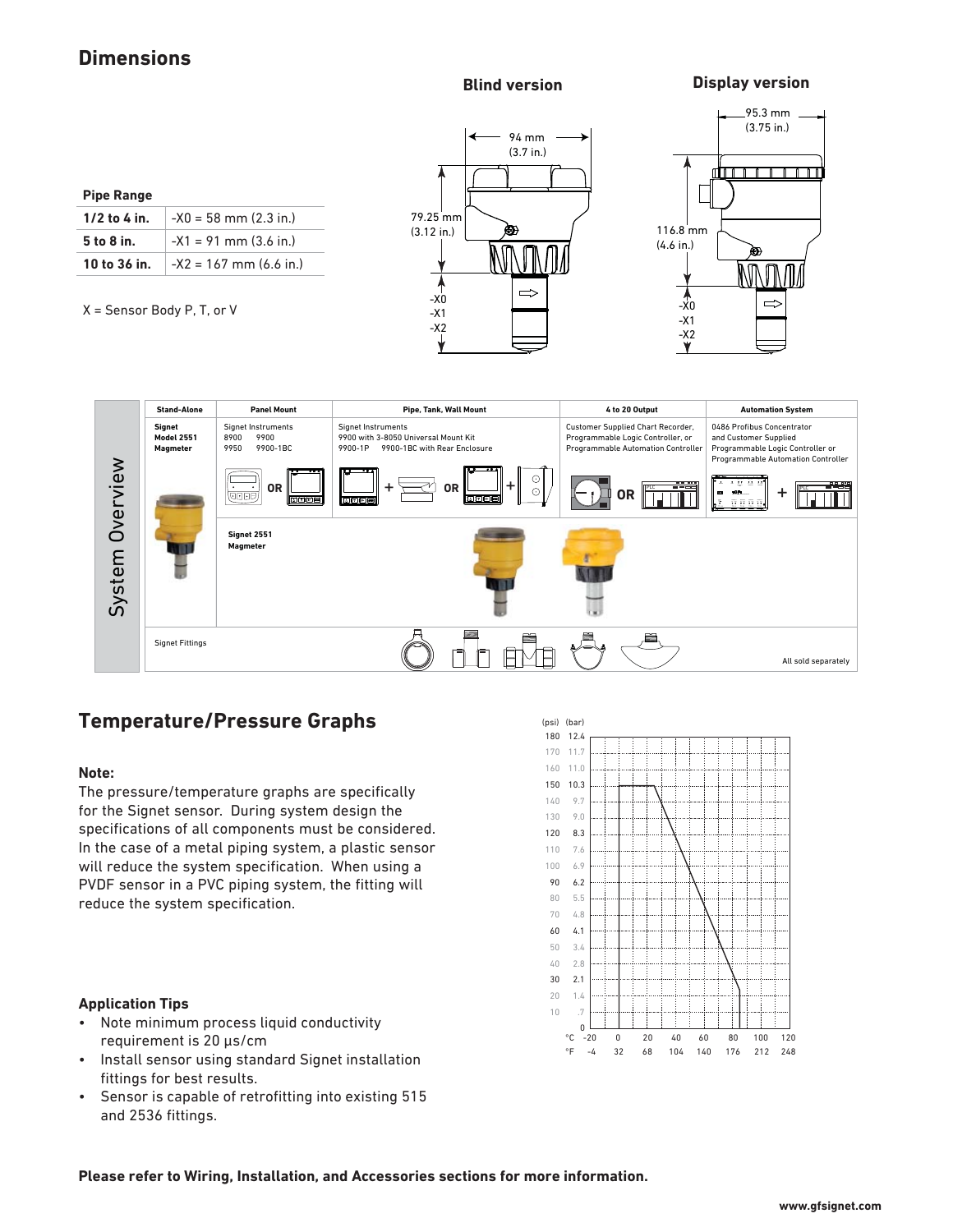# **Ordering Information**

|                       | Pipe Size Mfr. Part No.                                                                                                                                    | Code        | <b>Sensor Body</b>        |  |  |  |
|-----------------------|------------------------------------------------------------------------------------------------------------------------------------------------------------|-------------|---------------------------|--|--|--|
| <b>MMM</b>            | Frequency or Digital (S <sup>3</sup> L) output<br>Programmable open collector for use with any Signet Flow Instrument or the 8900 or<br>9900 Instruments** |             |                           |  |  |  |
| $\Rightarrow$         | DN15 to DN100 (1/2 to 4 in.)                                                                                                                               |             |                           |  |  |  |
| ╤                     | No Display                                                                                                                                                 |             |                           |  |  |  |
| فستستنشأ              | 3-2551-P0-11                                                                                                                                               | 159 001 105 | Polypropylene and 316L SS |  |  |  |
|                       | $3 - 2551 - T0 - 11$                                                                                                                                       | 159 001 108 | <b>PVDF and Titanium</b>  |  |  |  |
| ŃMM                   | $3 - 2551 - V0 - 11$                                                                                                                                       | 159 001 257 | PVDF and Hastelloy-C      |  |  |  |
| $\boxed{\phantom{1}}$ | with Display, two SPDT relays, one solid state relay                                                                                                       |             |                           |  |  |  |
|                       | 3-2551-P0-21                                                                                                                                               | 159 001 267 | Polypropylene and 316L SS |  |  |  |
|                       | $3 - 2551 - T0 - 21$                                                                                                                                       | 159 001 436 | <b>PVDF and Titanium</b>  |  |  |  |
|                       | $3 - 2551 - V0 - 21$                                                                                                                                       | 159 001 269 | PVDF and Hastelloy-C      |  |  |  |
|                       | with display                                                                                                                                               |             |                           |  |  |  |
| <b>MMM</b>            | 3-2551-P0-41                                                                                                                                               | 159 001 261 | Polypropylene and 316L SS |  |  |  |
|                       | $3 - 2551 - T0 - 41$                                                                                                                                       | 159 001 433 | <b>PVDF and Titanium</b>  |  |  |  |
| $\Rightarrow$         | 3-2551-V0-41                                                                                                                                               | 159 001 263 | PVDF and Hastelloy-C      |  |  |  |
|                       | DN125 to DN200 (5 to 8 in.)                                                                                                                                |             |                           |  |  |  |
| <del>(uuu uu</del>    | No Display                                                                                                                                                 |             |                           |  |  |  |
|                       | $3 - 2551 - P1 - 11$                                                                                                                                       | 159 001 106 | Polypropylene and 316L SS |  |  |  |
| <b>MMI</b>            | $3 - 2551 - T1 - 11$                                                                                                                                       | 159 001 109 | <b>PVDF and Titanium</b>  |  |  |  |
|                       | $3 - 2551 - V1 - 11$                                                                                                                                       | 159 001 258 | PVDF and Hastelloy-C      |  |  |  |
| $\Rightarrow$         | with Display, two SPDT relays, one solid state relay                                                                                                       |             |                           |  |  |  |
|                       | $3 - 2551 - P1 - 21$                                                                                                                                       | 159 001 268 | Polypropylene and 316L SS |  |  |  |
|                       | $3 - 2551 - T1 - 21$                                                                                                                                       | 159 001 437 | <b>PVDF and Titanium</b>  |  |  |  |
|                       | $3 - 2551 - V1 - 21$                                                                                                                                       | 159 001 270 | PVDF and Hastelloy-C      |  |  |  |
|                       | with Display                                                                                                                                               |             |                           |  |  |  |
| MMM                   | $3 - 2551 - P1 - 41$                                                                                                                                       | 159 001 262 | Polypropylene and 316L SS |  |  |  |
|                       | $3 - 2551 - T1 - 41$                                                                                                                                       | 159 001 434 | <b>PVDF and Titanium</b>  |  |  |  |
|                       | $3 - 2551 - V1 - 41$                                                                                                                                       | 159 001 264 | PVDF and Hastelloy-C      |  |  |  |
| $\Rightarrow$         | DN250 to DN900 (10 to 36 in.)                                                                                                                              |             |                           |  |  |  |
|                       | No Display                                                                                                                                                 |             |                           |  |  |  |
|                       | 3-2551-P2-11                                                                                                                                               | 159 001 107 | Polypropylene and 316L SS |  |  |  |
| سسس                   | $3 - 2551 - T2 - 11$                                                                                                                                       | 159 001 448 | <b>PVDF</b> and Titanium  |  |  |  |
|                       | 3-2551-V2-11                                                                                                                                               | 159 001 450 | PVDF and Hastelloy-C      |  |  |  |
| <b>NNMM</b>           | with Display, two SPDT relays, one solid state relay                                                                                                       |             |                           |  |  |  |
|                       | 3-2551-P2-21                                                                                                                                               | 159 001 435 | Polypropylene and 316L SS |  |  |  |
|                       | 3-2551-T2-21                                                                                                                                               | 159 001 454 | <b>PVDF</b> and Titanium  |  |  |  |
| $\Rightarrow$         | 3-2551-V2-21                                                                                                                                               | 159 001 456 | PVDF and Hastelloy-C      |  |  |  |
|                       | with Display                                                                                                                                               |             |                           |  |  |  |
|                       | 3-2551-P2-41                                                                                                                                               | 159 001 432 | Polypropylene and 316L SS |  |  |  |
|                       | 3-2551-T2-41                                                                                                                                               | 159 001 460 | <b>PVDF</b> and Titanium  |  |  |  |
|                       | 3-2551-V2-41                                                                                                                                               | 159 001 462 | PVDF and Hastelloy-C      |  |  |  |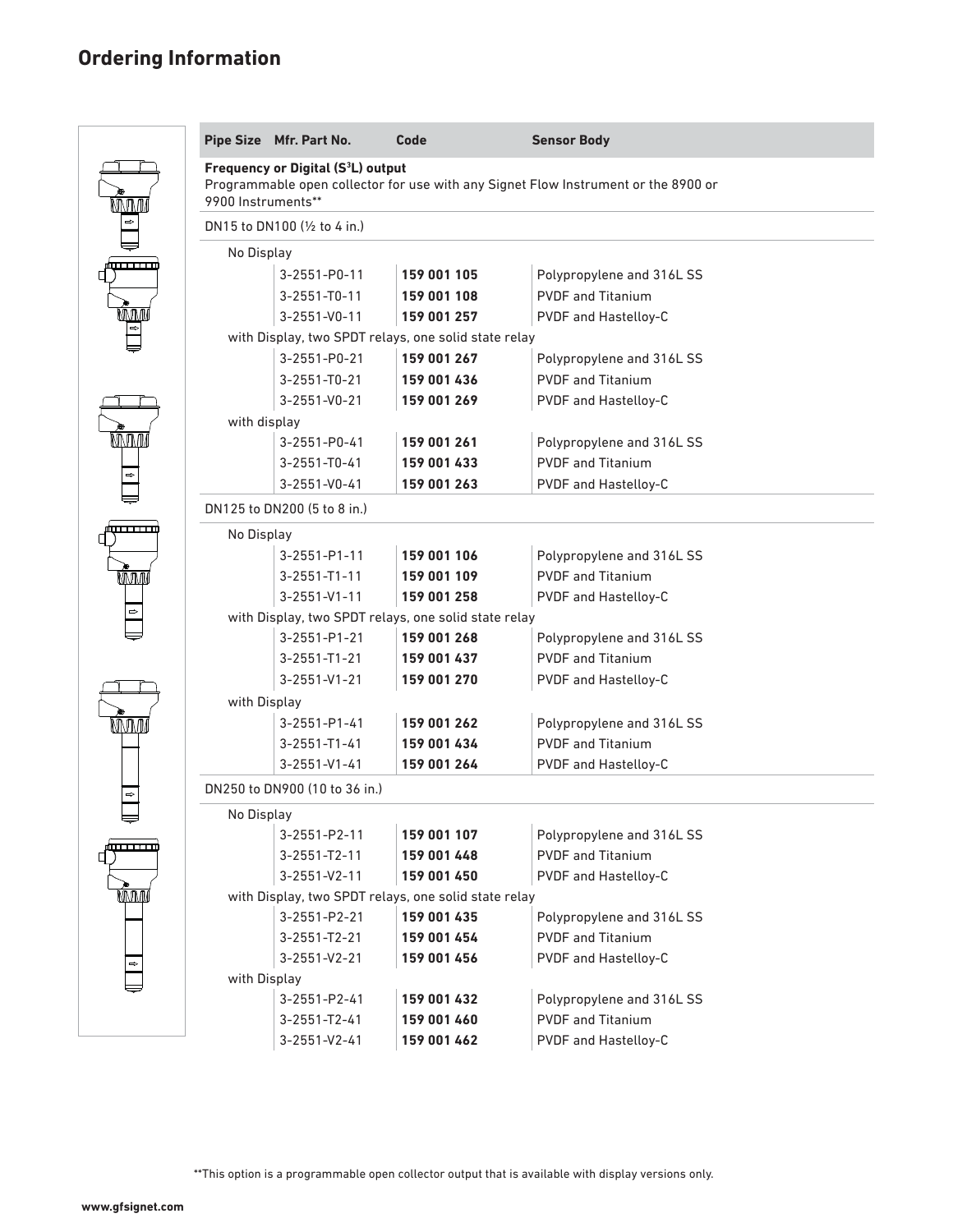# **Ordering Information (continued)**

|               | <b>Pipe Size</b>                                                            | Mfr. Part No.                                | Code        | <b>Sensor Body</b>        |  |  |
|---------------|-----------------------------------------------------------------------------|----------------------------------------------|-------------|---------------------------|--|--|
|               | 4 to 20 mA output for use with PLC, PC or similar equipment                 |                                              |             |                           |  |  |
| WN∏N∏         | DN15 to DN100 ( $\frac{1}{2}$ to 4 in.)                                     |                                              |             |                           |  |  |
|               | No Display                                                                  |                                              |             |                           |  |  |
|               |                                                                             | 3-2551-P0-12                                 | 159 001 110 | Polypropylene and 316L SS |  |  |
| ستستنق        |                                                                             | $3 - 2551 - T0 - 12$                         | 159 001 113 | <b>PVDF</b> and Titanium  |  |  |
|               |                                                                             | 3-2551-V0-12                                 | 159 001 259 | PVDF and Hastelloy-C      |  |  |
| M             | with Display, two SPDT relays, one solid state relay                        |                                              |             |                           |  |  |
|               |                                                                             | 3-2551-P0-22                                 | 159 001 273 | Polypropylene and 316L SS |  |  |
|               |                                                                             | $3 - 2551 - T0 - 22$                         | 159 001 439 | <b>PVDF and Titanium</b>  |  |  |
|               |                                                                             | 3-2551-V0-22                                 | 159 001 275 | PVDF and Hastelloy-C      |  |  |
|               | with Display                                                                |                                              |             |                           |  |  |
|               |                                                                             | 3-2551-P0-42                                 | 159 001 279 | Polypropylene and 316L SS |  |  |
| MMM.          |                                                                             | $3 - 2551 - T0 - 42$                         | 159 001 442 | <b>PVDF and Titanium</b>  |  |  |
|               |                                                                             | $3 - 2551 - V0 - 42$                         | 159 001 281 | PVDF and Hastelloy-C      |  |  |
|               | DN125 to DN200 (5 to 8 in.)                                                 |                                              |             |                           |  |  |
|               | No Display                                                                  |                                              |             |                           |  |  |
| سسسا          |                                                                             | $3 - 2551 - P1 - 12$                         | 159 001 111 | Polypropylene and 316L SS |  |  |
|               |                                                                             | $3 - 2551 - T1 - 12$                         | 159 001 114 | <b>PVDF and Titanium</b>  |  |  |
| <b>MMM</b>    |                                                                             | $3 - 2551 - V1 - 12$                         | 159 001 260 | PVDF and Hastelloy-C      |  |  |
|               | with Display, two SPDT relays, one solid state relay                        |                                              |             |                           |  |  |
| $\Rightarrow$ |                                                                             | $3 - 2551 - P1 - 22$                         | 159 001 274 | Polypropylene and 316L SS |  |  |
|               |                                                                             | $3 - 2551 - T1 - 22$                         | 159 001 440 | <b>PVDF and Titanium</b>  |  |  |
|               | $3 - 2551 - V1 - 22$<br>159 001 276<br>PVDF and Hastelloy-C<br>with Display |                                              |             |                           |  |  |
|               |                                                                             |                                              |             |                           |  |  |
|               |                                                                             | $3 - 2551 - P1 - 42$                         | 159 001 280 | Polypropylene and 316L SS |  |  |
|               |                                                                             | $3 - 2551 - T1 - 42$<br>$3 - 2551 - V1 - 42$ | 159 001 443 | <b>PVDF and Titanium</b>  |  |  |
|               | PVDF and Hastelloy-C<br>159 001 282<br>DN250 to DN900 (10 to 36 in.)        |                                              |             |                           |  |  |
|               |                                                                             |                                              |             |                           |  |  |
|               | No Display                                                                  |                                              |             |                           |  |  |
|               |                                                                             | $3 - 2551 - P2 - 12$                         | 159 001 112 | Polypropylene and 316L SS |  |  |
| daan araw     |                                                                             | 3-2551-T2-12                                 | 159 001 449 | <b>PVDF</b> and Titanium  |  |  |
|               |                                                                             | $3 - 2551 - V2 - 12$                         | 159 001 451 | PVDF and Hastelloy-C      |  |  |
|               | with Display, two SPDT relays, one solid state relay                        |                                              |             |                           |  |  |
| MMM           |                                                                             | 3-2551-P2-22                                 | 159 001 438 | Polypropylene and 316L SS |  |  |
|               |                                                                             | 3-2551-T2-22                                 | 159 001 455 | <b>PVDF</b> and Titanium  |  |  |
|               |                                                                             | 3-2551-V2-22                                 | 159 001 457 | PVDF and Hastelloy-C      |  |  |
| $\Rightarrow$ | with Display                                                                |                                              |             |                           |  |  |
|               |                                                                             | 3-2551-P2-42                                 | 159 001 441 | Polypropylene and 316L SS |  |  |
|               |                                                                             | 3-2551-T2-42                                 | 159 001 461 | <b>PVDF</b> and Titanium  |  |  |
|               |                                                                             | 3-2551-V2-42                                 | 159 001 463 | PVDF and Hastelloy-C      |  |  |